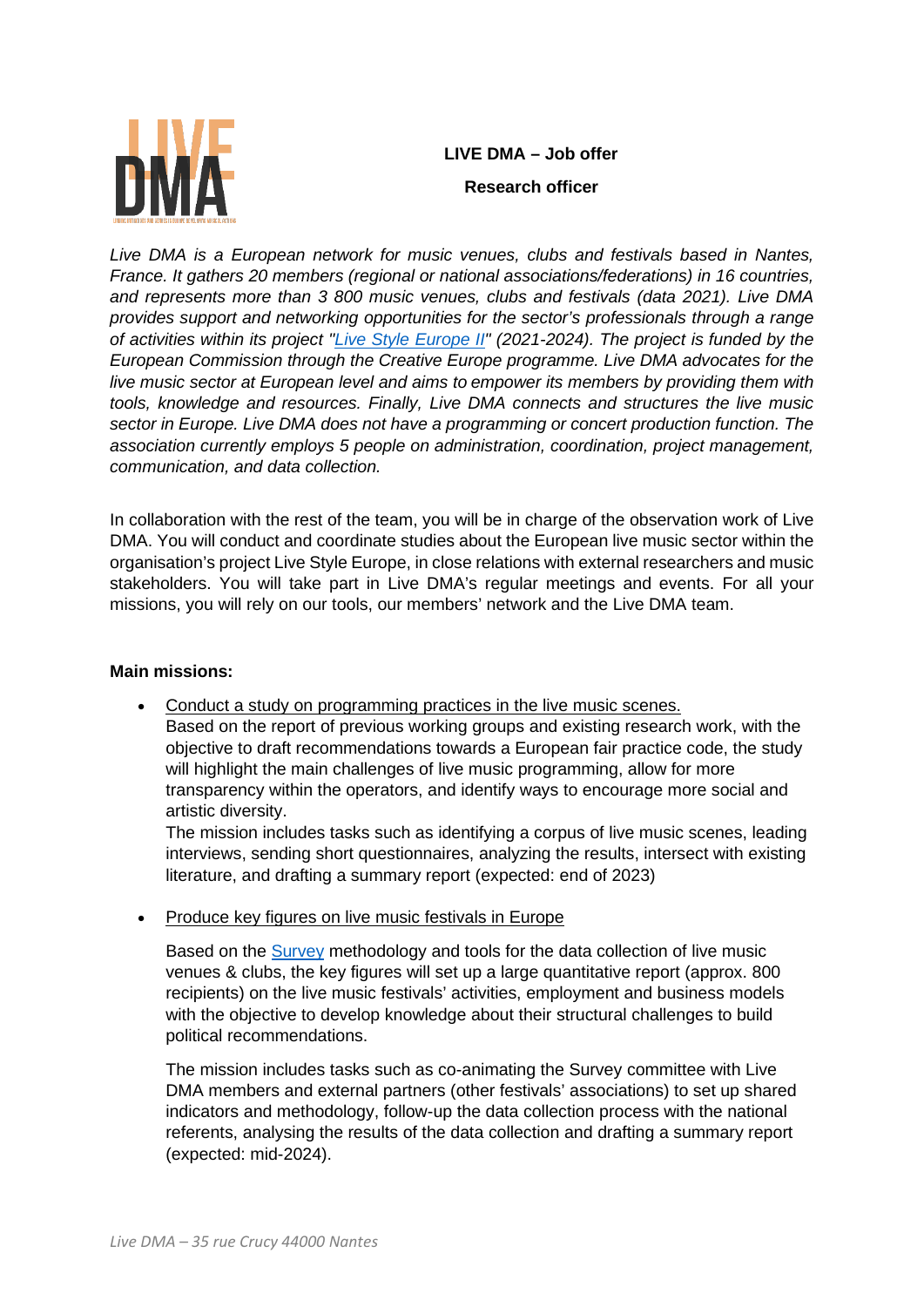### • Set up a preliminary report on the importance of live music scenes in artistic development

Based on existing resource and research works, the report will identify the multiple roles of the live music venues, clubs and festivals in the musicians' careers in Europe, identify the research gaps and set up further needs in terms of scientific evidences to support the Live DMA's advocacy work, in line with our ethical charter and values.

The mission includes tasks such as an active watch on academic research, institutional and professional reports, the animation of a dedicated advisory committee as well as drafting the preparatory report including a strategy and methodology (expected: end of 2024).

#### **Secondary tasks:**

- Coordinate the data collection process within the Live DMA network, together with the Survey coordinator and the national Survey referents: animate the dedicated mailing list, monitor the tools and deadlines, update the drive, co-facilitate the annual Survey meetings (1 online + 1 face-to-face).
- Connect with European or international researchers and universities networks.
- Participate in the development of tools and databases to collect data and observe the music field at the European level.
- Support Live DMA staff by providing occasional inputs and feedback on the [resource](https://www.live-dma.eu/resource-platform/)  [platform](https://www.live-dma.eu/resource-platform/) (ex: identifying interesting articles to share on socials, write a summary note for the newsflash…), policies and events (ex: online members' meetings)
- Participate in the Live DMA's governance meetings such as the Board Meetings and the General Assembly.
- Represent the organization towards external partners and institutions during meetings and events related to the missions.

#### **Skills :**

- Higher education degree (Master, PhD…) in the field of humanities and social sciences (sociology, economics, culture…),
- Desired experience in the production of scientific documents (publications, articles, studies...),
- Good knowledge about cultural policies and European music sector with a strong interest for popular live music,
- Mastery of tools, software and methods of quantitative observation (Excel, ...), and qualitative observation (interviews…),
- Have good oral and written communication skills in English (C1) and French (B2). Other European languages are welcome,
- Master office tools (MS office), forms and online sharing tools (Google drive, dropbox...),